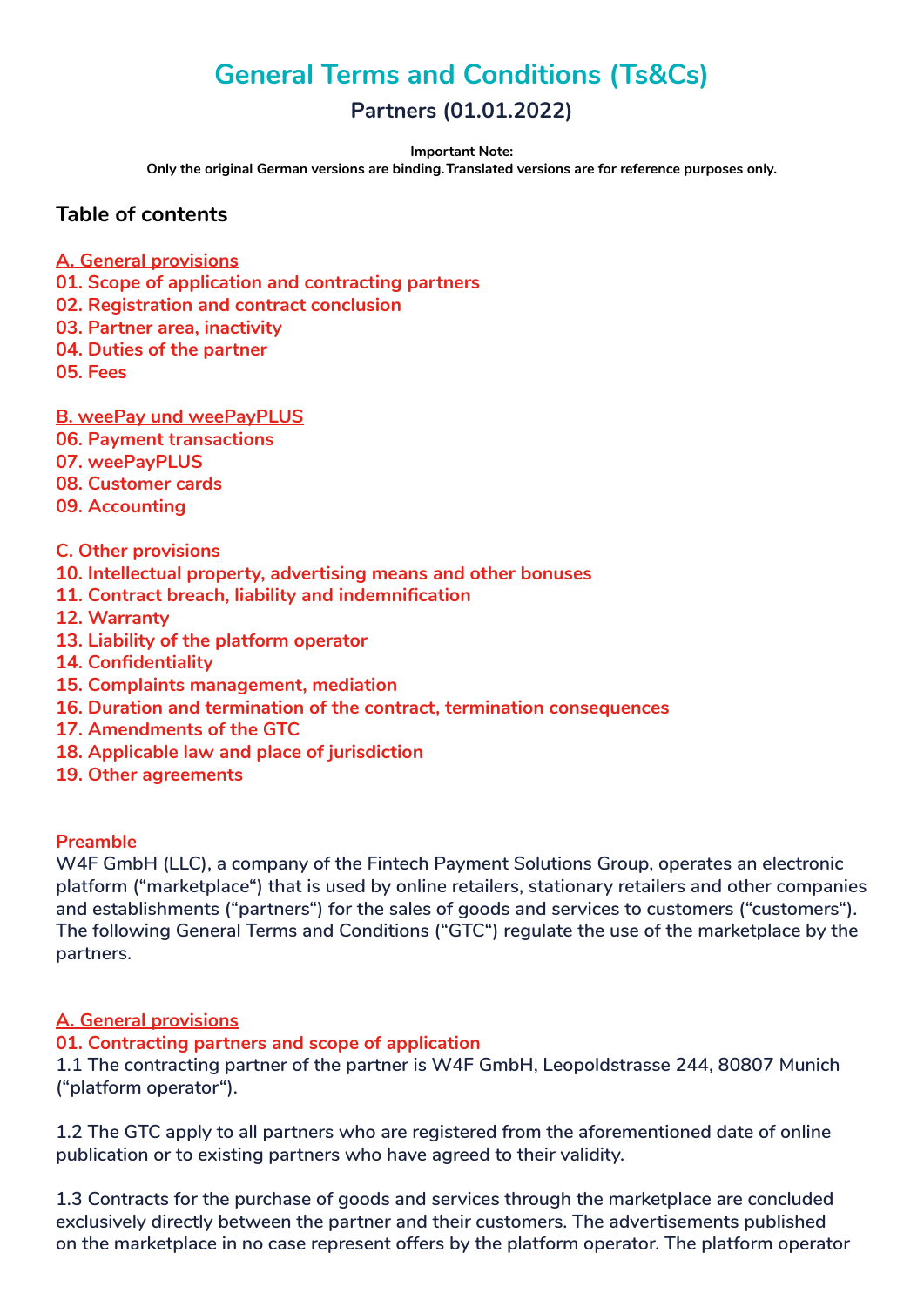**is neither an agent nor a representative of the partners, nor a buyer or seller of the goods and services offered on the marketplace. The partners have exclusive responsibility for the contents of advertisements on the marketplace, the fulfilment of the legal labelling duties, the mandatory legal information and confirmation obligations for distance selling, the duty of information for the legal right to withdrawal and the contents of their terms and conditions, as well as all other obligations in connection with the initiation, implementation and handling of contracts between customers and partners.** 

**1.4 General terms and conditions or other deviating terms of the partner only apply if the platform operator has explicitly acknowledged them in writing. The validity of individual conditions or clauses of the partner that deviate from or are supplementary to these GTC is excluded, even if the platform operator has not specifically objected to them.**

## **02. Registration and contract conclusion**

**2.1 Use of the marketplace requires registration by the partner, including acceptance of these GTC. Registration is exclusively online via the website www.wee.com or the app for mobile devices ("app"). The partner must fill in the registration form in full, carefully and truthfully.**

**2.2 Registration is also on the condition of acceptance of the General Terms and Conditions of Mangopay S.A., Luxembourg ("Mangopay" www.mangopay.com) as the payment service provider, as well as of dedified Germany UG ("dedified" www.dedified.com) as the technical service provider of the platform operator.**

**2.3 Registration as a partner is only possible for entrepreneurs as defined by § 14 BGB (Civil Code).** 

**2.4 After sending the registration request, the partners receive an e-mail to their stated e-mail address, containing a link for confirming the registration. Only when this link is activated does a contract come into effect between the partner and the platform operator, if the partner fulfils the terms of use. Acceptance of the registration application can be refused by the platform operator without stating grounds.** 

## **03. Partner area, inactivity**

**3.1 After concluding the registration, the personal user area of the partner ("partner area") is activated on the marketplace. In addition, after successfully setting up a payment account at the payment service provider through the partner area, the partner receives access to their payment account ("payment account") for carrying out payment transactions. Partners can access their payment account with their user name and password via the app or via the website www.wee. com. The user name and password are set by partners themselves as part of the registration process. The platform operator cannot change data in the partner area.**

**3.2 The platform operator will ensure compliance with the obligations of the General Data Protection Regulation. Details are set out in the data privacy policy which is to be acknowledged as part of the registration.**

**3.3 The platform operator may deactivate the partner area in full or in part without notice in the following cases:** 

**- The deactivation is in the presumed interest of the partner (e.g. in case of unlawful use by third parties),**

**- there are founded doubts about the partner's compliance with contractual duties,**

**- there is a founded suspicion that the partner is misusing or has misused the partner area, i.e. for illegitimate or improper purposes, or is damaging the platform operator, cus tomers or other third parties.**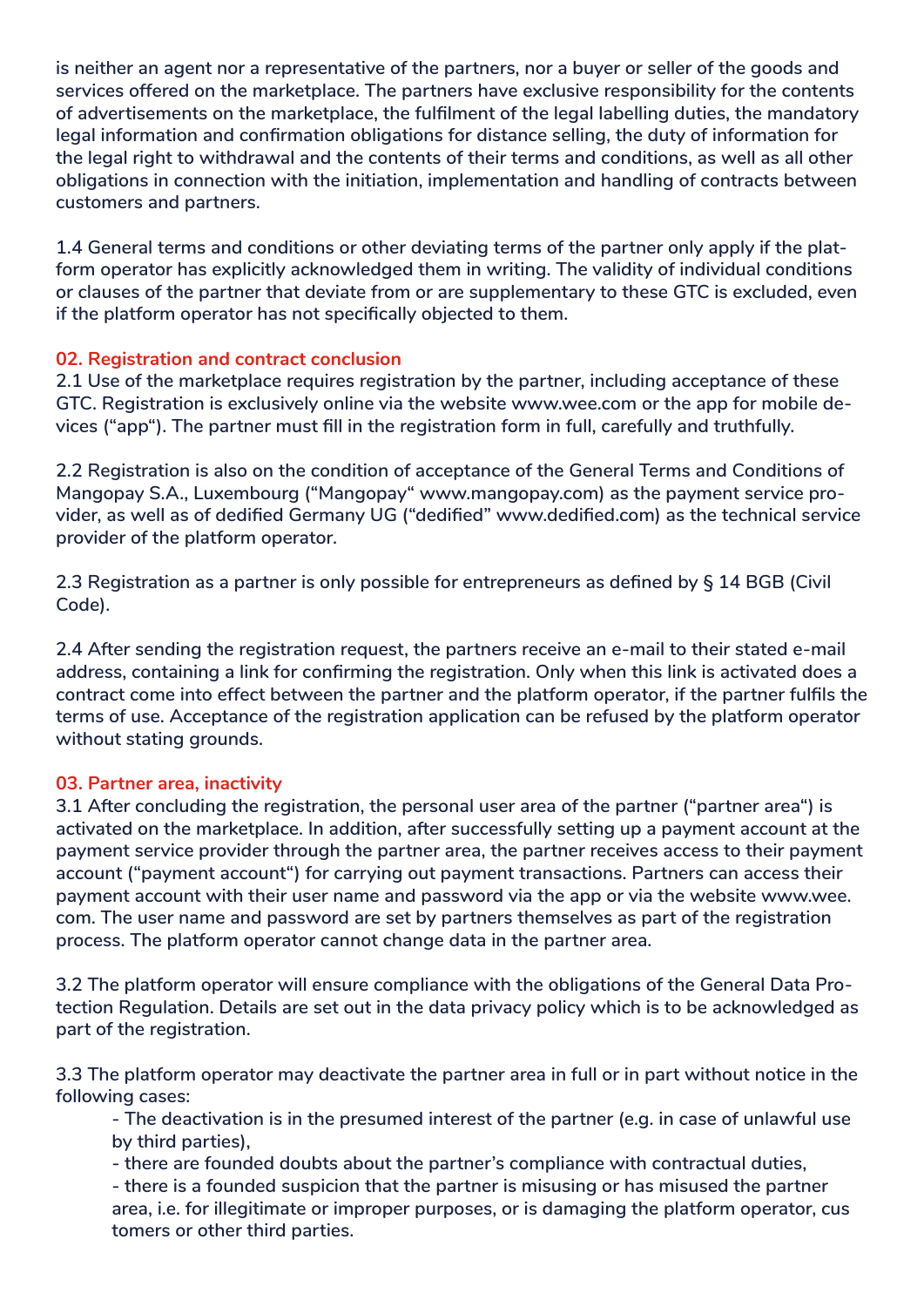**3.4 The partner is notified immediately of any deactivation. The deactivation can be upheld until the reason for the deactivation no longer applies.**

**3.5 If the partner is responsible for the cause of the deactivation, they can be charged fees up to EUR 50 and any further costs to the platform operator for the deactivation and activation. The partner has the opportunity to prove the occurrence of lesser or no damage at all; in this case the fee or cost reimbursement is reduced accordingly.**

**3.6 If there are no activities by the partner in the partner area for a period of more than 12 months, the platform operator is entitled to charge fees in accordance with the applicable table of fees. If no credit is available on the payment accounts for more than 12 months, the contract may be cancelled.**

## **04. Duties of the partner**

**4.1 Changes to personnel or company-related data of the partner are to be entered without delay through the partner area.**

**4.2 The partner shall follow all the security instructions and other duties of care recommended by the platform operator, especially the protection of all equipment used against unauthorised access by third parties, the regular securing of data against data loss, as well as the safe keeping of access data, passwords and PIN codes, which may not be passed on to third parties.**

**4.3 The partner is obliged to inform the platform opperator immediately in case of the loss of access data or passwords, or other indications of misuse of their partner area. Alternatively they can contact Mangopay directly.**

#### **05. Fees**

**Use of the marketplace and of weePay, as well as the weePayPLUS system, is payable. Fees are due for the payment procedures set out in the overview of fees, which is part of these GTC.** 

#### **B. weePay and weePayPLUS**

## **06. Payment transactions**

**6.1 Use of the marketplace is conditional on participation in the payment transaction system provided by Mangopay. Payment transactions are carried out exclusively by Mangopay. It is necessary to open a payment account at Mangopay for this purpose, in which the partners must cooperate. Details are available in the Mangopay contract terms which must be acknowledged when registering. Partners are supported by dedified when opening a payment account, whose contract terms must also be acknowledged.**

**6.2 The use of the weePay system requires a separate declaration by the partner. Use is payable, with fees determined according to the applicable overview of fees.**

**6.3 Upon request, partners must prove their identity to Mangopay for the purpose of combatting money laundering, in accordance with the General Terms and Conditions of Mangopay. The required documents are uploaded via the app.**

**6.4 The payment account is operated in "WEE", i.e. on the marketplace euros are referred to as WEE. A WEE is a euro, a hundredth of a WEE is a euro cent. Credit on the payment account is not subject to interest.**

**6.5 For every partner, Mangopay operates three accounts. A commission account, a prepaid account and a settlement account. Commission payments are paid to the commission account**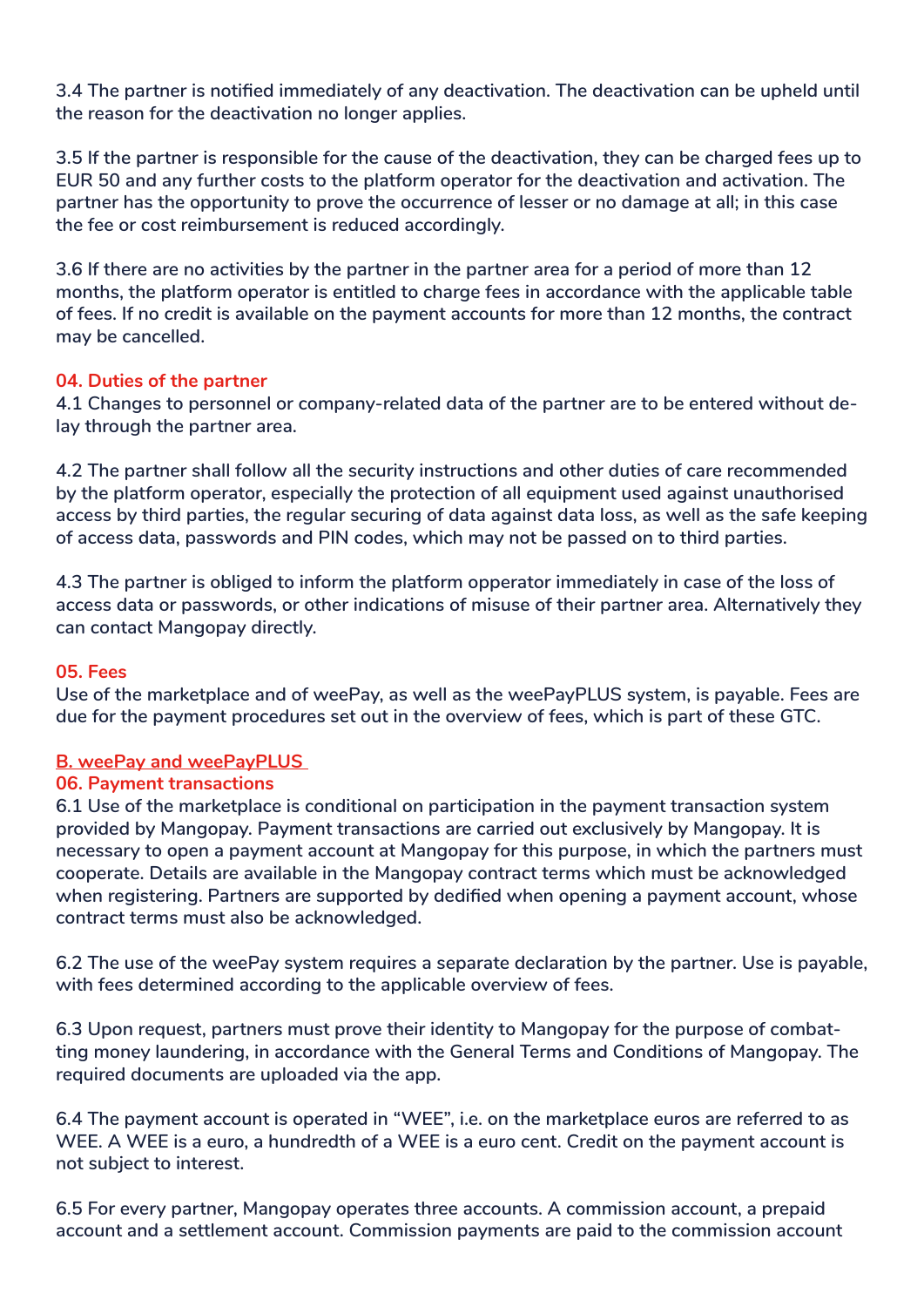**according to turnover by this partner on the marketplace. The inpayments of the partner for the cashback are credited to the prepaid account, if the partner is participating in weePayPLUS, and the granted cashback is debited. All other payment transactions of the partner are handled through the settlement account.**

## **07. weePayPLUS**

**7.1 Use of the cashback system weePayPLUS is optional and requires a separate declaration by the partner. Use is payable, with the fees determined according to the applicable overview of fees.** 

**7.2 With the use of weePayPLUS, the partner is obliged to grant customers cashbacks for the transactions determined by the partner. The cashback must amount to at least 1.0% of the gross turnover of the transaction. The cashback rates are published on the app and on the website www.wee.com. If there is a cashback sum with four or more decimal places, it is rounded up to the fourth decimal place.** 

**7.3 The cashback is to be paid out immediately for stationary transactions. For online transactions, it is paid out after expiry of any legal withdrawal periods. Payments must amount to at least 1/100 WEE. Amounts smaller than 1/100 WEE are recorded by the platform operator, indicated to the customer and are to be paid out as soon as the total sum of the cashback exceeds 1/100 WEE. After being credited to the payment account of the partner, the cashback cannot be claimed back even if the transaction is rescinded.**

## **08. Customer cards**

**8.1 Partners can obtain customer cards ("weeCards") from the platform operator and distribute them to potential customers. weeCards can be issued in the form of physical customer cards or through an invitation link.** 

**8.2 The acquisition of weeCards can incur costs for the partner. weeCards are not payment cards.**

## **09. Accounting**

**9.1 The platform operator provides to the partner monthly in the partner area an overview of the transactions and payments between them.**

**9.2 The partner is responsible themselves for accessing and acknowledging the statement.**

**9.3 The partner explicitly acknowledges the statement as binding if they do not raise an objection to the platform operator within four weeks of its provision in the partner area.**

**9.4 If the partner is based outside of Germany, the invoicing by the platform operator is without VAT. In this case, the partner shall apply the reverse charge procedure, make an appropriate VAT statement and pay any due VAT themselves.**

## **C. Other provisions**

## **10. Intellectual property, advertising means and other bonuses**

**10.1 All intellectual property rights (including copyrights, patents, trademarks, domain names etc., whether registered or not) are the property of the platform operator or their licensor.**

**10.2 Logos, trademarks, texts and other content on the website www.wee.com or on the app are protected by trademark and copyright law. Partners may not use materials, content or trademarks of the platform operator - in full or in part - in no form and in no manner for their own purposes, especially copying, distributing, selling, licensing, publishing, streaming, publicly**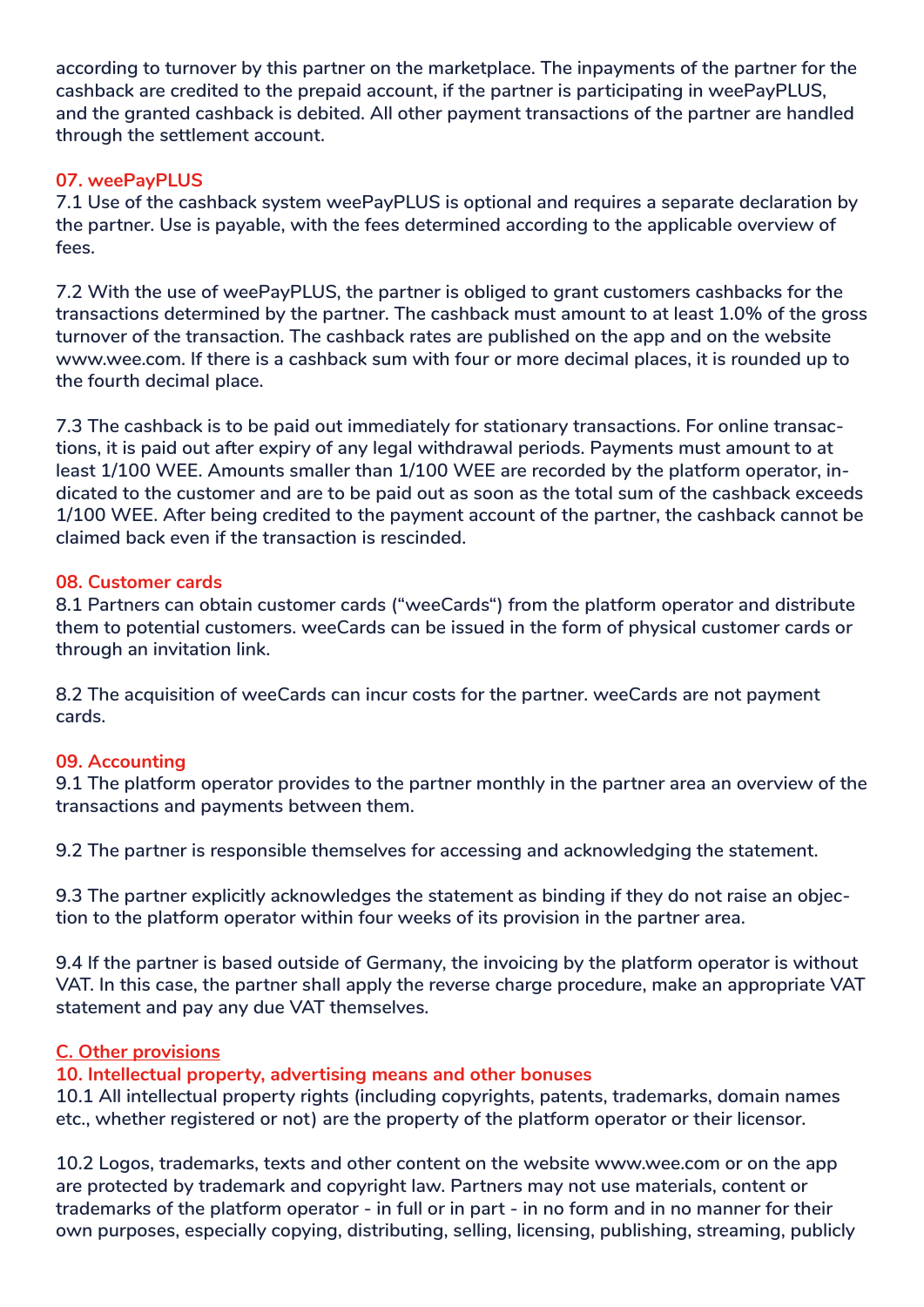**performing or presenting, transmitting, revising, amending, processing, translating, adapting or other unauthorised use.**

**10.3 All presentation, advertising, training and film materials etc. (including slides) of the platform operator or a member of the corporate group are protected by copyright. Without the explicit written consent of the platform operator, they may not be used in full or in part - in whatever form - and especially not copied, distributed, made publicly accessible or processed, insofar as this is not explicitly permitted according to these GTC or are made available to the partner by the platform operator for advertising purposes only.**

**10.4 Intellectual property, especially software, associated with the platform and its services remains with the platform operator or the respective rights holder. The partner receives a non-transferable and non-exclusive right to use these rights for the contractual purpose, restricted to the duration of their registration. The partner is not entitled to further rights.**

**10.5 All free advertising means and other benefits from the platform operator can be revoked at any time with effect for the future.**

**10.6 In business transactions, the partner may not convey the impression that they are acting in the name of the platform operator. The partner is not permitted to carry out transactions by order of or in the name of the platform operator and/or to enter into obligations. In particular, the partner is not permitted without the prior written permission of the platform operator to reply to media enquiries about the platform operator or members of the corporate group, about the contract products, the distribution system or other services in connection with this contract. The partner is obliged to forward any media enquires in this respect to the platform operator without delay.**

**10.7 The partner agrees to the platform operator including protected hallmarks, such as especially logos of the company, of products or services of the partner, on their website and the app. This inclusion serves as a reference to the partner and the organisation of the marketplace. The partner also declares their agreement to the platform operator making and publishing photographs or advertising films of the business premises of the partner.**

## **11. Contract breach, liability and indemnification**

**11.1 The partner shall remedy breaches of contract provisions or legal regulations without delay when they become known, at the latest within 14 days of a request by the platform operator.**

**11.2 The partner is liable for all damages caused to the platform operator through a culpable infringement of contract provisions or legal regulations by the partner.**

**11.3 The partner is obliged to indemnify the platform operator in case of claims against the platform operator by third parties due to the culpable infringement of contract provisions or legal regulations by the partner. In particular, the partner is obliged to assume commensurate and typical costs, especially solicitor, court and other costs associated with legal prosecution, incurred justifiably to the platform operator in relation to this.**

## **12. Warranty**

**12.1 The platform operator is obliged towards the partner to operate the marketplace according to the provisions of this contract and with all due care, making the best effort to ensure the continuous and faultless availability of their services.**

**12.2 The platform operator assumes no warranty for the continuous functioning of the services without interruptions or faults, nor specific transmission times and speeds, the constant avail-**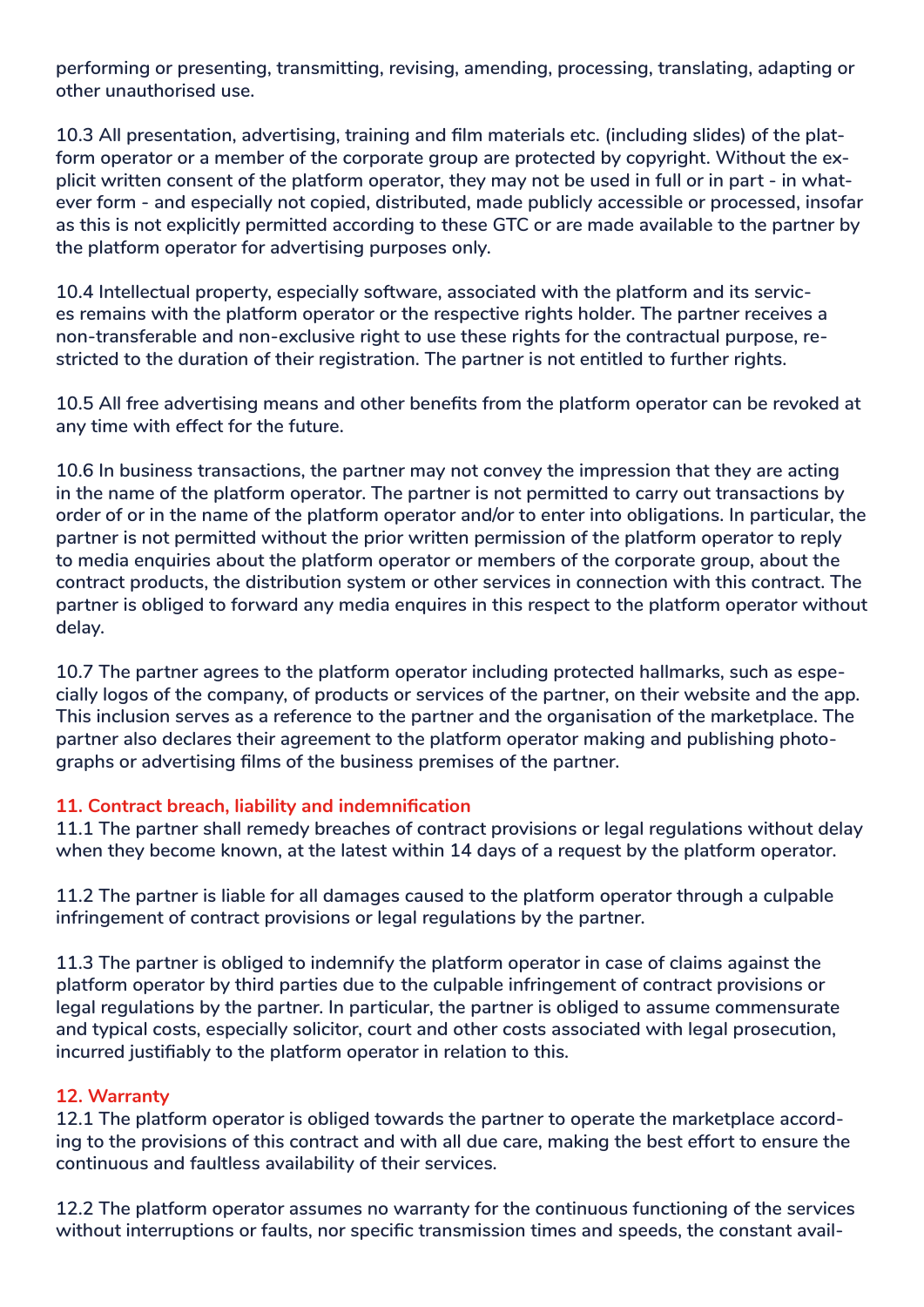**ability of the website www.wee.com, content and services provided by third parties or other partners, absolute protection of the marketplace against unauthorised access, protection against harmful software, viruses, spamming, trojans, phishing attacks and other criminal offences by third parties, as well as data loss due to faults.**

**12.3 For carrying out technical measures (server, capacity limits, maintenance, security, app updates etc.), the platform operator reserves the right to restrict their services temporarily.**

**12.4 The platform operator assumes no warranty for the creditworthiness of customers, for their service performance or for the fulfilment of duties pertaining to the transaction between the customer and partner. Nor does the platform operator warranty that a certain number of customers are linked to the marketplace.**

## **13. Liability of the platform operator**

**13.1 For damages caused to the partner by the platform operator, a legal representative or vicarious agent, the platform operator is only liable in case of intent and gross negligence. Exceptions to this limitation of liability are damages involving injury to life, limb or health, as well as the breach of cardinal duties. Cardinal duties include duties whose infringement would threaten the respective contract purpose and on fulfilment of which the partner is entitled to rely.**

**13.2 The platform operator assumes no responsibility or liability for the content, correctness, completeness or up-to-dateness (including the availability of products and services) of the advertisements posted by the partners, nor for the conclusion, fulfilment or enforceability of a contract concluded through the marketplace between a partner and a customer. Nor is the platform operator liable for the products and services offered on the marketplace (neither pertaining to warranty and guarantee nor to damage compensation, product liability or other legal regulations).**

## **14. Confidentiality**

**The partner is obliged to maintain confidentiality regarding the confidential information made known to them through contract negotiations and contract implementation, as well as product and project secrets. Confidential information, product and project secrets are those referred to as such by the platform operator, or that are not already publicly known, or of which the partner gains knowledge through third parties in a manner that contravenes contractual or legal regulations.**

## **15. Complaints management, mediation**

**15.1 Partners can contact the complaints management of the platform operator by telephone, in writing or in text form at the following details:** 

**By post: W4F GmbH, Beschwerdemanagement (Complaints Management) Leopoldstraße 244, 80807 Munich By e-mail: service.de@wee.com**

**15.2 The handling of complaints is free of charge. The partner receives written information by e-mail about whether the complaint can be resolved. If the complaint cannot be resolved, reasons are provided with the information.**

**15.3 If complaints from partners cannot be resolved through the channels stated under par. 1, each of the parties can apply for a mediation procedure for an extrajudicial resolution of the dispute. The platform operator is prepared to cooperate with the following mediators to achieve an extrajudicial dispute resolution with partners:**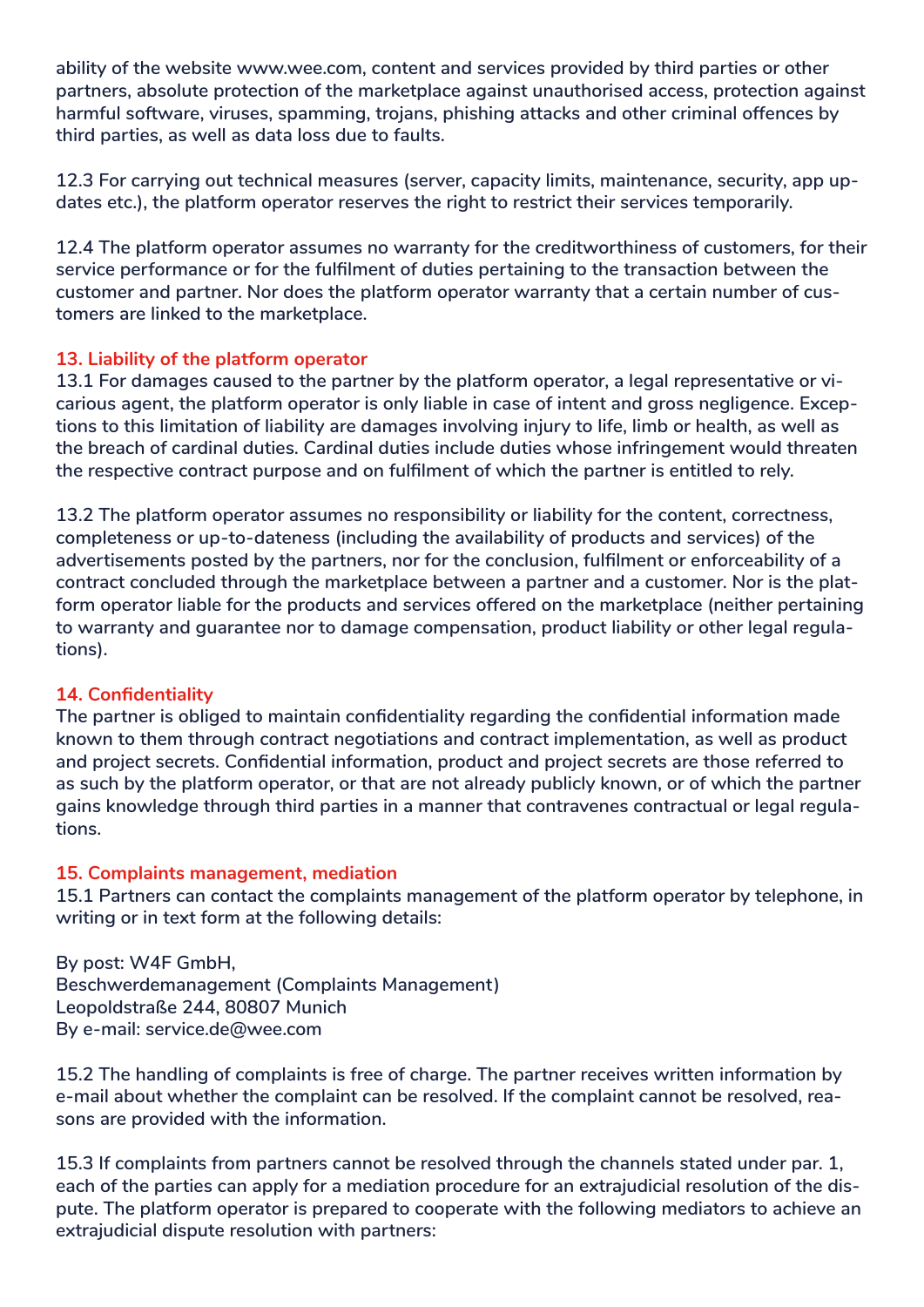**IHK MediationsZentrum 80323 Munich E-mail: info@muenchen.ihk.de Tel.: +49 (89) 5116-0**

**15.4 The platform operator will assume an appropriate proportion of the costs of a mediation process. The amount of the appropriate proportion is determined on the basis of a proposal by the mediator, under consideration of all the relevant elements of the respective case, especially the validity of the claims by the disputing parties, the facts from the parties, as well as the size and financial status of the parties in relation to each other.**

**15.5 A mediation procedure is voluntary. The initiation of a court procedure, during or after a mediation procedure, remains reserved. The platform operator will participate in good faith and trust in all mediation procedures initiated by partners.** 

**15.6 On request by the partner, before or during the mediation the platform operator will compile information about the functioning and effectiveness of the mediation in connection with their activities.**

## **16. Duration and termination of the contract, termination consequences**

**16.1 Subject to any changes, these GTC apply for an indefinite period.**

**16.2 The contract ends automatically with the death of the partner if the latter is a natural person as a company owner or - for a legal entity - with their deletion from the commercial register.**

**16.3 A partner can terminate this contract at any time with a notice period of 30 days. The text form is sufficient.**

**16.4 The right of both parties to terminate the contract without notice on important grounds remains unaffected. An important reason**

**16.4.1 for the platform operator is in particular if**

**(i) there are indications that the partner is using the services of the platform operator for purposes in breach of the contract or the law;**

**(ii) a responsible court or a responsible authority issues a legally binding instruction to the platform operator to no longer provide the services to the partner;**

**(iii) there are reasons to assume that the partner made incorrect or incomplete statements when concluding the contract;**

**(iv) the partner is in payment or service default despite repeated reminders;**

**(v) overriding public interests demand it;**

**(vi) letters and dispatches to the partner are returned with the indication "no longer at this address", "deceased", "not accepted", "unknown" or such like and the partner does not rectify the incorrect data within 30 days of a request;**

**vii) the partner does not meet their obligations as defined by clause 4 within the set deadline and after a breach of duty the same or a comparable culpable infringement recurs later; viii) the partner area is deactivated for reasons for which the partner is responsible and the cause is not remedied within 14 days after receipt of a respective request;**

**(ix) insolvency proceedings are opened against the partner, the opening is rejected due to a lack of assets, the partner becomes insolvent or a respective declaration of insolvency is issued in relation to a legal enforcement.**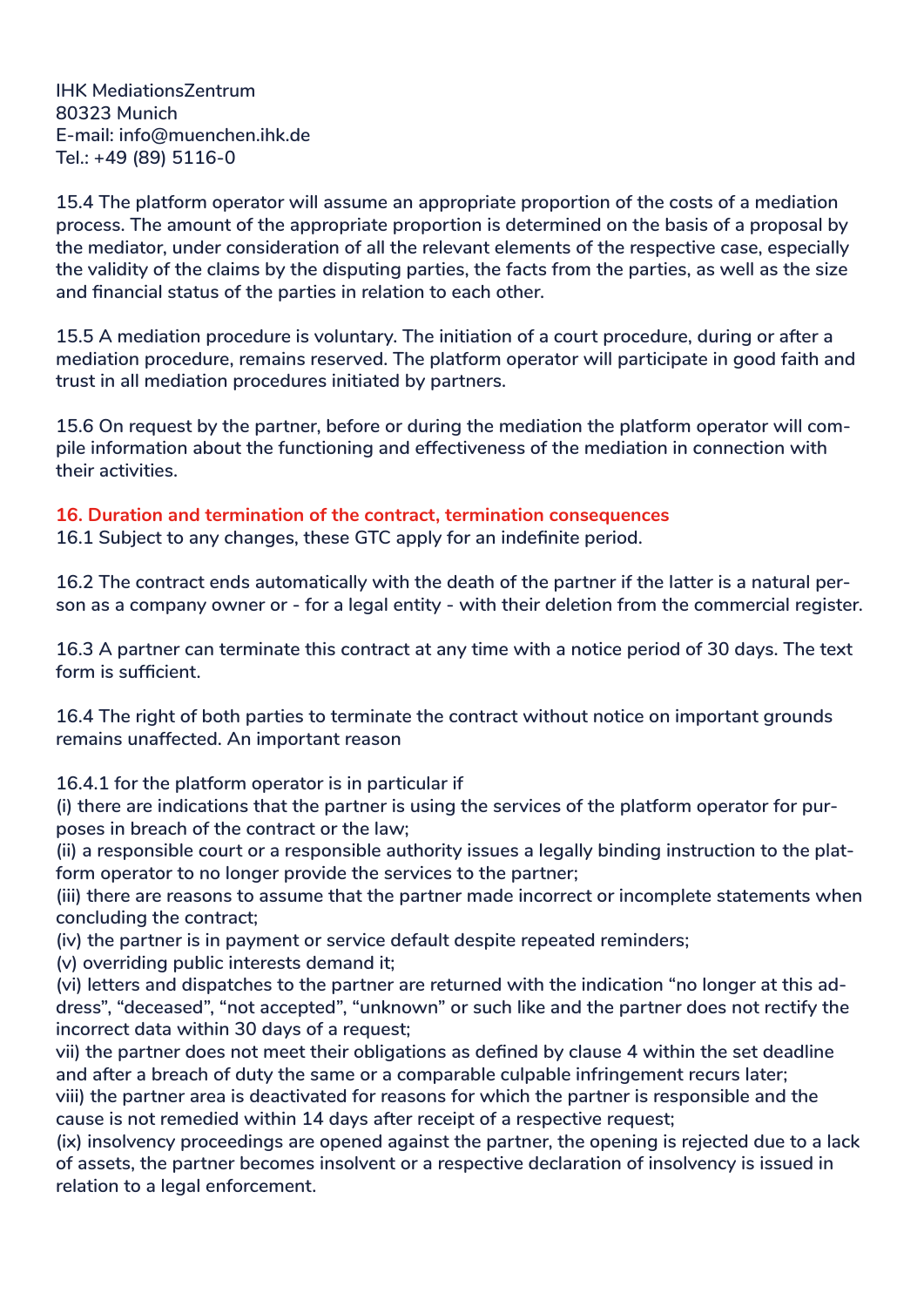**16.4.2An important reason for the partner is in particular if:**

**(i) the platform operator culpably commits an ongoing and significant breach of contract and does not rectify it despite a written warning from the partner granting an appropriate grace period;**

**(ii) an insolvency procedure is opened against the platform operator, the opening is rejected due to a lack of assets, the platform operator becomes insolvent or a respective declaration of insolvency is issued in relation to a legal enforcement.**

**16.5 In case of a contract termination, the parties mutually offset their claims and dues. All amounts payable by a party at the time of contract termination are to be settled immediately.**

## **17. Amendments of the GTC**

**17.1 The platform operator reserves the right to amend these GTC at any time if justified by the legitimate interests of the platform operator. Amendments are notified to the partner in an appropriate form and are considered accepted, if no objection is raised, 30 days after notification. If a partner objects to an amendment, the platform operator has the right to terminate the contractual relationship ordinarily with a notice period of 10 working days. The text form is sufficient.**

**17.2 The partner shall accept amendments to the contract terms on technical and operational grounds, insofar as these are advantageous for the partner or only cause a negligible reduction in performance, without affecting the content of the contractual relationship. In addition, amendments are permissible that become necessary following legal regulations (e.g. GwG - Money Laundering Act, regulatory law, tax law etc.) or judicial decrees.**

## **18. Applicable law and place of jurisdiction**

**18.1 These GTC are exclusively subject to German law under the exclusion of conflict of laws and under exclusion of the UN Convention on Contracts for the International Sale of Goods.**

**18.2 The non-exclusive place of jurisdiction for disputes relating to these GTC is Munich.** 

## **19. Other agreements**

**19.1 The partner agrees that the platform operator may communicate with the partner by e-mail or through the publication of notifications on the current website or through the partner area. The partner is obliged to set up and maintain their e-mail account so that the receipt of any communication is assured.** 

**19.2 Ancillary agreements, amendments or additions to these GTC, special provisions or other contract documents must be made in writing in order to be valid, notwithstanding stricter legal regulations. This also applies to the waiving of the written form requirement.**

**19.3 The platform operator explicitly reserves the right to appoint third parties for the fulfilment of their duties pertaining to this contract or to transfer business operations in full or in part to third parties. In addition, the platform operator may transfer the contract to third parties without the consent of the partner.**

**19.4 The partner may transfer individual or all rights and duties pertaining to this contract to third parties only upon written consent by the platform operator.**

**19.5 These GTC were compiled in the German language. The German language is decisive for any required interpretations. Every translation only serves the purpose of clarification and is not legally binding.**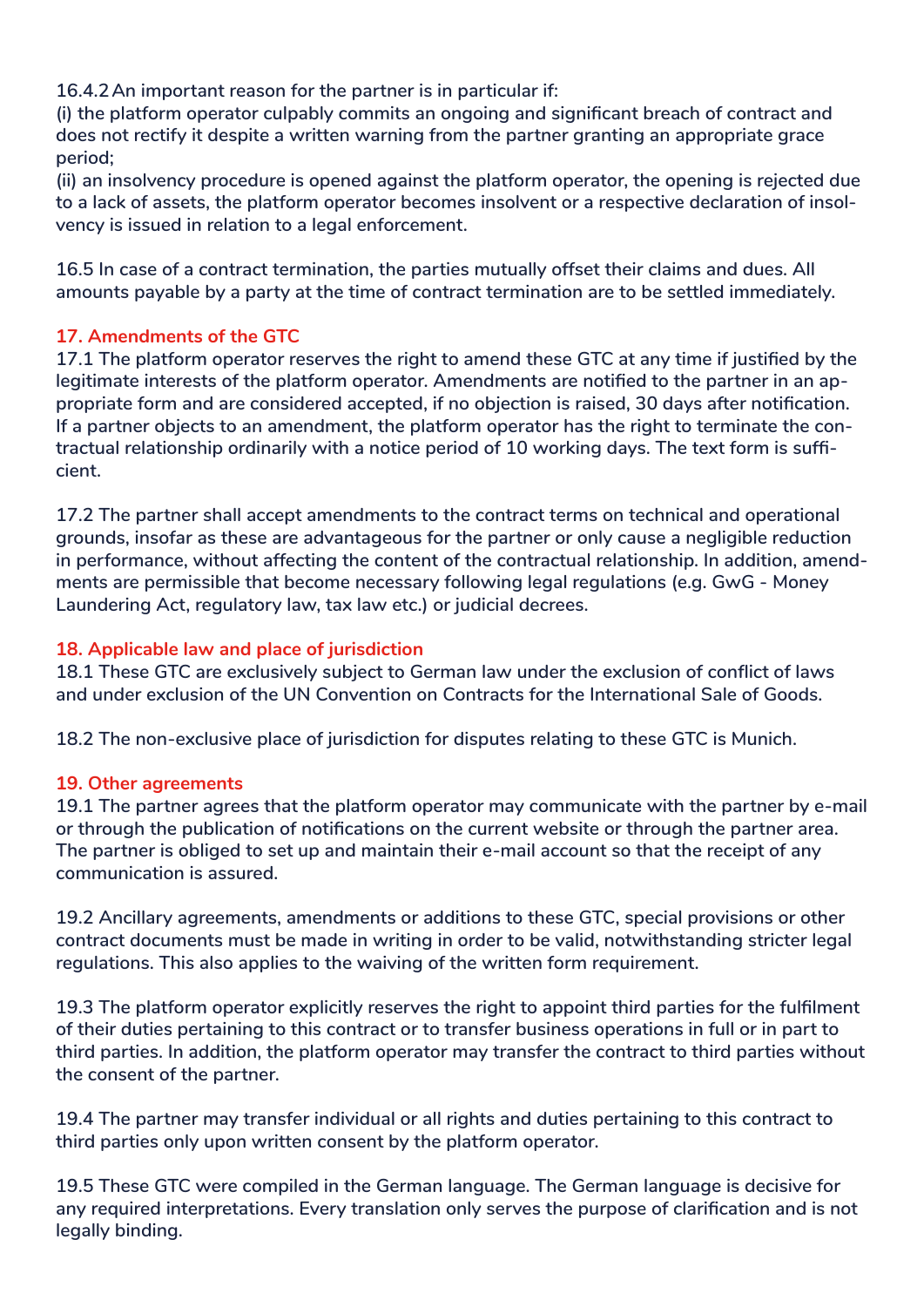**19.6 If one or more clauses of these GTC should prove to be invalid, this does not affect the validity of the remaining clauses and of all contracts concluded under these GTC. The invalid clause shall be replaced by a valid clause that comes the closest to the purpose of the original clause. This applies equally to loopholes.**

**Annex overview of fees**